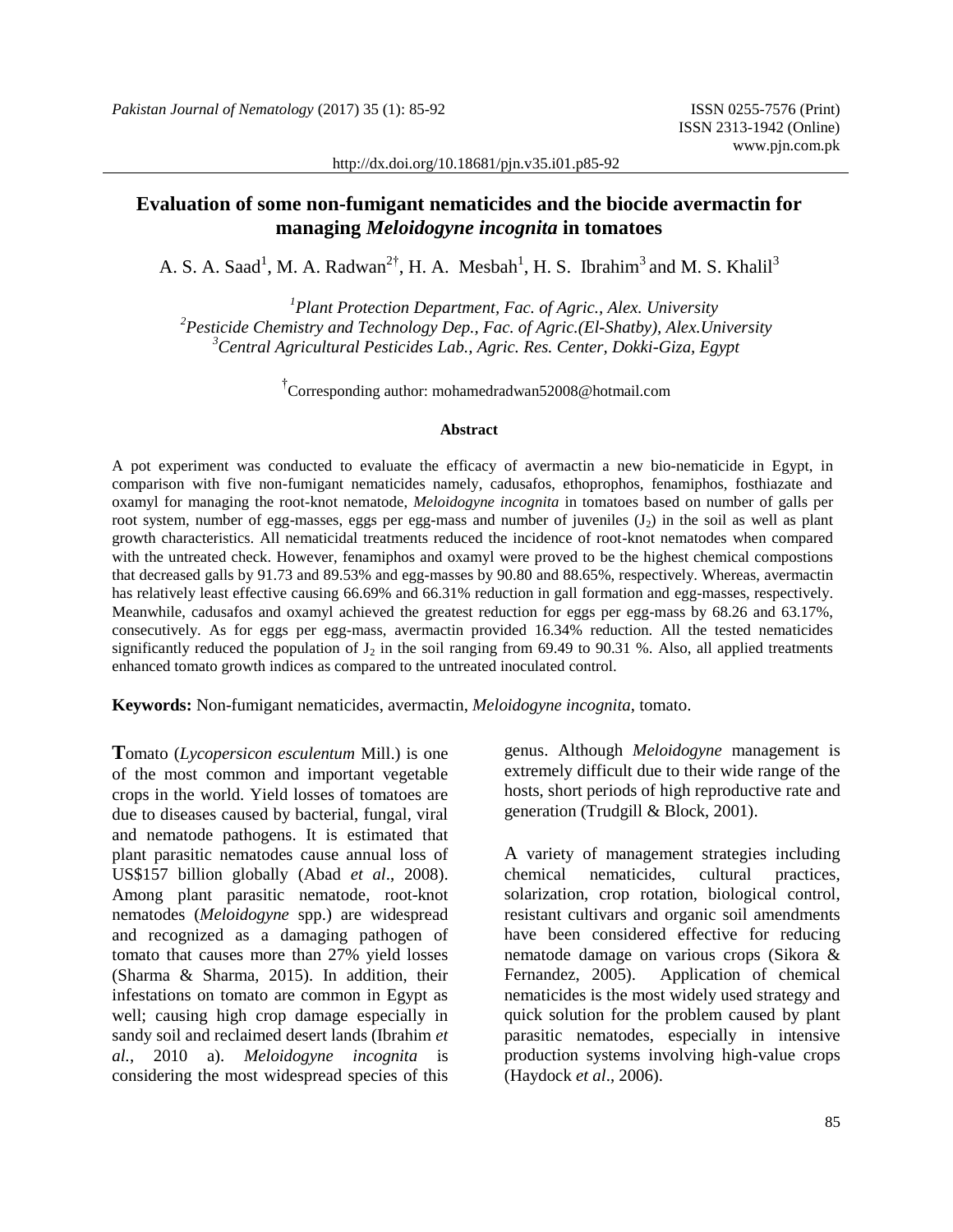The most widely used non-fumigant nematicides in vegetable production are the carbamates and organophosphates (Rich *et al*., 2004). It was accepted that the toxic effect of these compounds acted by the inhibition of acetylcholinesterase (AChE) at cholinergic synapses in the nematode nervous system. Inhibition of AChE was most likely explanation for the observed effect of the main two groups of nematicides on the orientation behavior of nematodes (Opperman & Chang, 1990).

Abamectin is a natural fermentation product of the soil bacterium, *Streptomyces avermitilis*. It is the mixture of Avermactins, which is a new generation of pesticides, represents new trend in the field of plant parasitic nematodes management. The mode of action of abamectin is associated with its effect on the δaminobutyric acid (GABA) receptors and glutamate-gated chloride channels increasing the permeability of chloride ions, hyperpolarizing the nerve and muscle cells, and disturbing the neuromuscular transmission leading to death (Martin *et al.*, 2002). Certain reports unanimously recorded that abamectin has nematicidal action against root-knot nematodes and other genus in different crops (Faske & Starr, 2007; Ibrahim *et al*., 2010b; Saad *et al*., 2012).

Therefore, the objective of the present study was aimed to evaluate the efficacy of avermactin as a newly registered bionematicide in Egypt, in comparison with some non-fumigant nematicides for the management of *M*. *incognita*  infecting tomato plants.

## **Materials and Methods**

**Nematode inoculum:** The egg inoculum was isolated from infected root of tomato plants (cv. Golden Stone). The roots were cut into small segments (1–2 cm long), then shacked for 3 min in 5% sodium hypochlorite (NaOCl). The suspension was passed through 200 and 400 mesh sieves to obtain free eggs (Hussey & Barker, 1973). The eggs were washed several

times with water and their counts were estimated under a stereo-microscope. Moreover, the identification of the species for the root-knot nematode (*Meloidogyne incognita*) was carried out by using the perineal patterns method according to Taylor & Nelscher (1974).

**Pot experiment:** A pot experiment was executed to evaluate the efficacy of avermactin, cadusafos, ethoprophos, fenamiphos, fosthiazate and oxamyl against *M. incognita* on tomato plants. All plastic pots of 15 cm diameter filled with 1 kg of loamy sand soil (76 % sand, 14 % silt and 10 % clay, pH 8.6, 1.02 % organic matter). One plantlet of *Solanum lycopersicum* L. cv. ELISA of 40 days old was transplanted in each pot. The nematicides were applied as soil drench based on the formulated form at the field dosage rate (Table 1), which recommended by the Agricultural Pesticide Committee, Ministry of Agriculture and Land Reclamation, Egypt, after 3 days from inoculation time. Each pot was inoculated with 5000 nematode eggs after four days from transplanting time by pouring the nematode suspension into holes made 2-4 cm below the soil surface around the base of the plants. All pots including controls (inoculated and uninoculated plants) were replicated five times and arranged in a complete randomized design on a bench in outdoor conditions. During the course of the experiment, the irrigation and fertilization were made when needed.

After 60 days from inoculation time, plants were uprooted and the roots were washed free of soil. The shoot and root lengths, in addition to their dry weights were recorded. Furthermore, number of galls / root system, egg-masses, eggs/ egg-mass and number of  $J_2 / 250$  g soil were estimated. The second stage juveniles  $(J_2)$  were extracted from the soil by using sieving and Baermann plate technique (Ayoub, 1980) and counted. For the egg-masses count, they were first stained by dipping the roots in an aqueous solution of phloxine B  $(0.15 \text{ g/L} \text{ water})$  for 15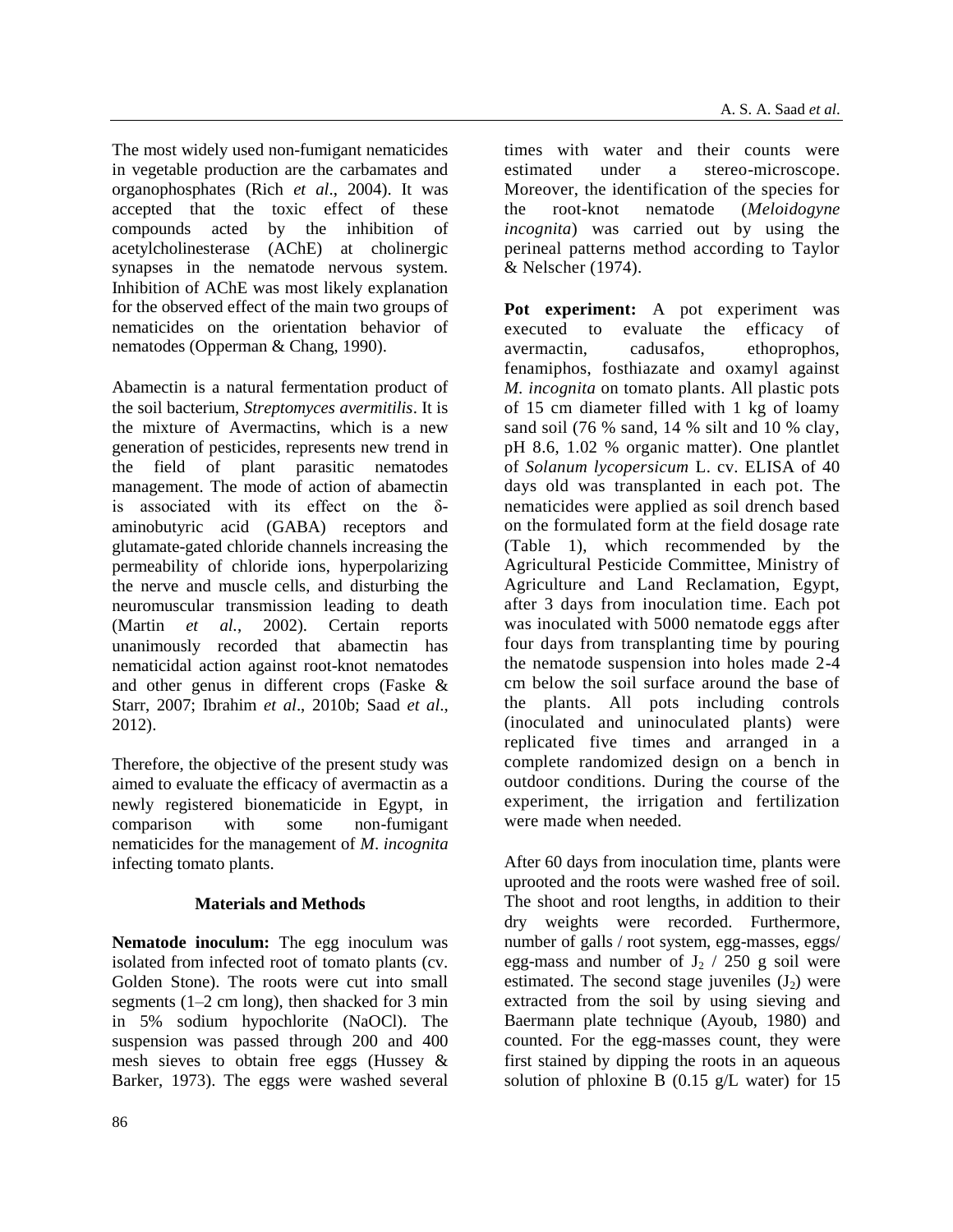minutes and then washed with running water to remove excess stain (Holbrook *et al*., 1983).

**Statistical analysis:** Data of the present study were subjected to the analysis of variance test (ANOVA) as complete randomized design (CRD). The least significant differences (LSD) at the 5% level of probability were determined using a computer program CoStat Version: 6.303 (1998).

## **Results and Discussion**

The obtained results show that tomato root galling was significantly reduced by all applied treatments compared to untreated check (Table 2). Fenamiphos (91.73%) and oxamyl (89.53%) had possessed the best effectiveness in controlling *M. incognita* in tomato based on root galling. While ethoprophos, cadusafos, avermactin and fosthiazate, reduced galls by 83.23, 74.20, 66.69 and 63.81%, respectively, and were in the next category.

Fenamiphos, oxamyl and ethoprophos gave the highest reductions of egg-masses by 90.80, 88.65 and 81.00%, respectively. Whereas, fosthiazate, avermactin and cadusafos were relatively less effective, causing 67.50, 66.31 and 66.19%, respectively. All treatments reduced the number of eggs per egg-mass and the reduction percentages ranged from 16.34 to 68.26%, whereas cadusafos gave the highest reduction (68.26%) and avermactin recorded the least one (16.34%).

It was noticed that all the tested treatments significantly diminished  $J_2$  population in the soil when tested at the recommended dosage rate (which were not equal) compared to the untreated check. However, fosthiazate, fenamiphos and oxamyl were found to be effective treatments, which reduced  $J_2$  in the soil by 90.31, 87.81 and 83.92%, respectively. Otherwise, ethoprophos, avermactin and cadusafos occupied the second rank in suppressing  $J_2$ , which accounted 75.90, 75.34 and 69.49% reduction, respectively (Table 2).

In our investigation, all of the tested nematicides show higher nematicidal action against *M. incognita* than that of the bionematicide, avermactin based on the reduction of galls/root system, number of  $J_2$  in soil, number of eggmasses/root and number of eggs/egg-mass. The data on the efficacy of the non-fumigant nematicides may be compared in relation to the doses used for each nematicide. Fenamiphos, oxamyl and ethoprophos occupied the first rank in decreasing the incidence of root-knot disease caused by *M. incognita*. These results are in conformity with data obtained by Acosta *et al*., (1987) who showed that fenamiphos and oxamyl, had the maximum reduction in *M. incognita* eggs and population of  $J_2$  in the soil. Recently, Kimenju *et al*., (2014) found that fenamiphos was a superior treatment which significantly reduced gall index, egg-masses in carnation and population of  $J_2$  in the soil. Mostafa *et al.*, (2015) reported that the tested commercial oxamyl products gave the best result in reducing rootknot nematodes on potato plants.

On the other hand, cadusafos, avermactin and fosthiazate occupied the second rank in suppressing *M. incognita* infecting tomato. Several authors reported that the above mentioned nematicides which already used in the present study were effective against the rootknot nematode, *Meloidogyne* spp. with different levels of success. Giannakou *et al*., (2005) mentioned that oxamyl provided some nematode control while cadusafos unsuccessful to provide adequate nematode control, which may be credited to the inability of the nematicide to reduce nematode populations even at relatively high concentrations in soil. Furthermore, fosthiazate and cadusafos proved to be active against  $J_2$  of *M. incognita* and the number of tomato galls (Saad *et al*., 2012). Similarly, Radwan *et al.*, (2012) also tested various granular nematicides against *M. incognita* on tomato and found that fosthiazate had the highest nematicidal effect with 97.52% reduction in galls and 96.45% juveniles in soil, while cadusafos was relatively least effective causing 77.51 and 86.63% reduction in galling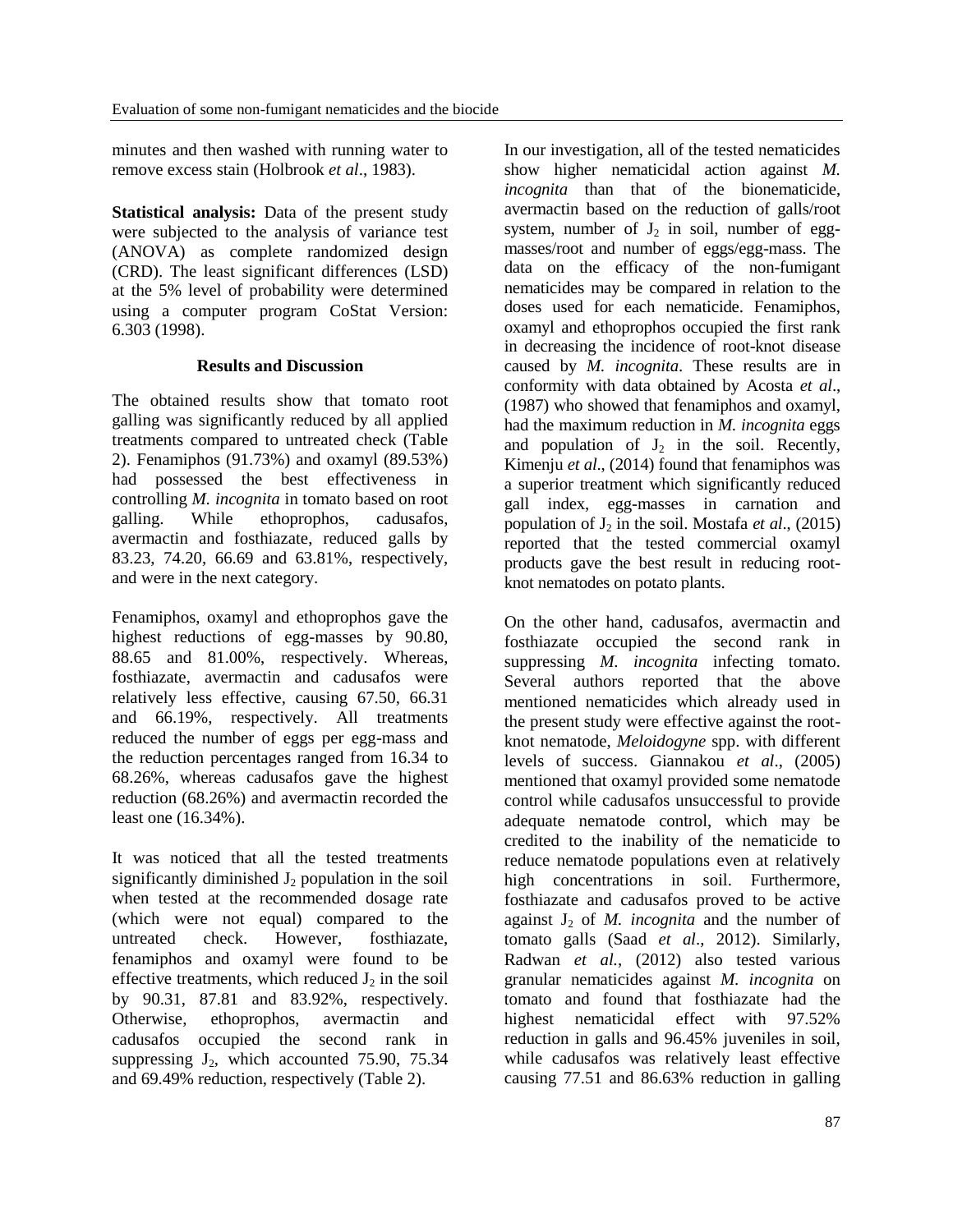and  $J_2$  population, respectively. On the contrary, cadusafos was found to be superior in reducing the incidence of root-knot nematodes infecting different vegetable crops (Meher *et al*., 2010; Raddy *et al*., 2013). In addition to their AChE inhibitors, it might be concluded from our study that these non-fumigant nematicides acted against the root-knot nematode by inhibiting egg hatching, their movement and host invasion by infective juveniles and checked further development of second stage juveniles that had penetrated the roots (Bunt, 1987).

Among the tested nematicides, avermactins had relatively least effective compound against *M. incognita* infecting tomato. The literature survey showed that avermactin was found to be effective against root-knot nematodes, *Meloidogyne* spp., on rape seed (Korayem *et al.*, 2008), tomato (Khalil *et al*., 2012), cucumber (Huang *et al*., 2014) and date palm (El-Nagdi *et al*., 2015). However, Lopez-Perez *et al.*, (2011) found Avid® (abamectin) to be inconsistent in controlling root-knot nematodes on soil-grown tomato. They attributed this to the strong adsorption of abamectin to soil particles. No significant differences between some abamectin treatments and the untreated check in controlling root-knot nematodes in tobacco were observed by Muzhandu *et al*., (2014). They might also be attributed this to the immobility of abamectin in soil. Another factor affecting its effectiveness against root-knot nematodes is the timing of abamectin application. The abamectin treatments were only effective when applied at the same time as plants were inoculated with the rootknot nematode eggs (Lopez-Perez *et al.*, 2011). This finding could be a reasonable explanation for the outcome of our study where avermactin had relatively low efficacy against *M. incognita* on tomato. The growth performances (length and dry weight of shoots and roots) of tomato plants due to the application of avermactin in comparison with some non-fumigant nematicides are presented in Table (3). Data showed that, in untreated plants, *M. incognita* reduced plant growth parameters compared to nematode-free plants. Avermactin, oxamyl and fenamiphos

significantly increased the shoot and root lengths as compared with the untreated inoculated control. Whereas fosthiazate, ethoprophos and cadusafos did not significantly differ from the untreated inoculated control in this respect. Except for ethoprophos and cadusafos, the other treatments significantly increased shoot dry weight compared to the untreated inoculated plants. However, avermactin was the superior treatment that increased shoot dry weight by 114.82% over untreated inoculated plants. Significant increases in root dry weight occurred in fenamiphos and oxamyl treatmentsas compared with the untreated inoculated control. While the rest tested treatments did not significantly differ from the untreated inoculated control (Table 3).

These findings are in agreement with the results of Ibrahim *et al*., 2010 b) who found that oxamyl and fosthiazate significantly increased the length and weight of tomato shoot system. Besides, our results are at par with the data obtained by several scientists; Radwan *et al*., (2012), Raddy *et al*., (2013) and Mostafa *et al*., (2015). They indicated that some non-fumigant nematicides enhanced plant growth criteria. Also, numerous reports have recently been confirmed that abamectin improved plant growth of different crops (Saad *et al*., 2012; Muzhandu *et al*., 2014).

Up to now the control strategy against root-knot nematodes in Egypt is based on chemical nematicides and a few products of bio-nematicides. Nevertheless, until the biologically based management system was more developed, the chemical nematicides tested will likely continue to be used whether as part of an integrated management programme or as the sole control component.

## **References**

Abad, P., Gouzy, J., Aury, J. M., Castagnone-Sereno, P. & Danchin, E. G. J. (2008). Genome sequence of the metazoan plant- parasitic nematode *Meloidogyne incognita*. *Nature Biotechnology*, 26, 909-915.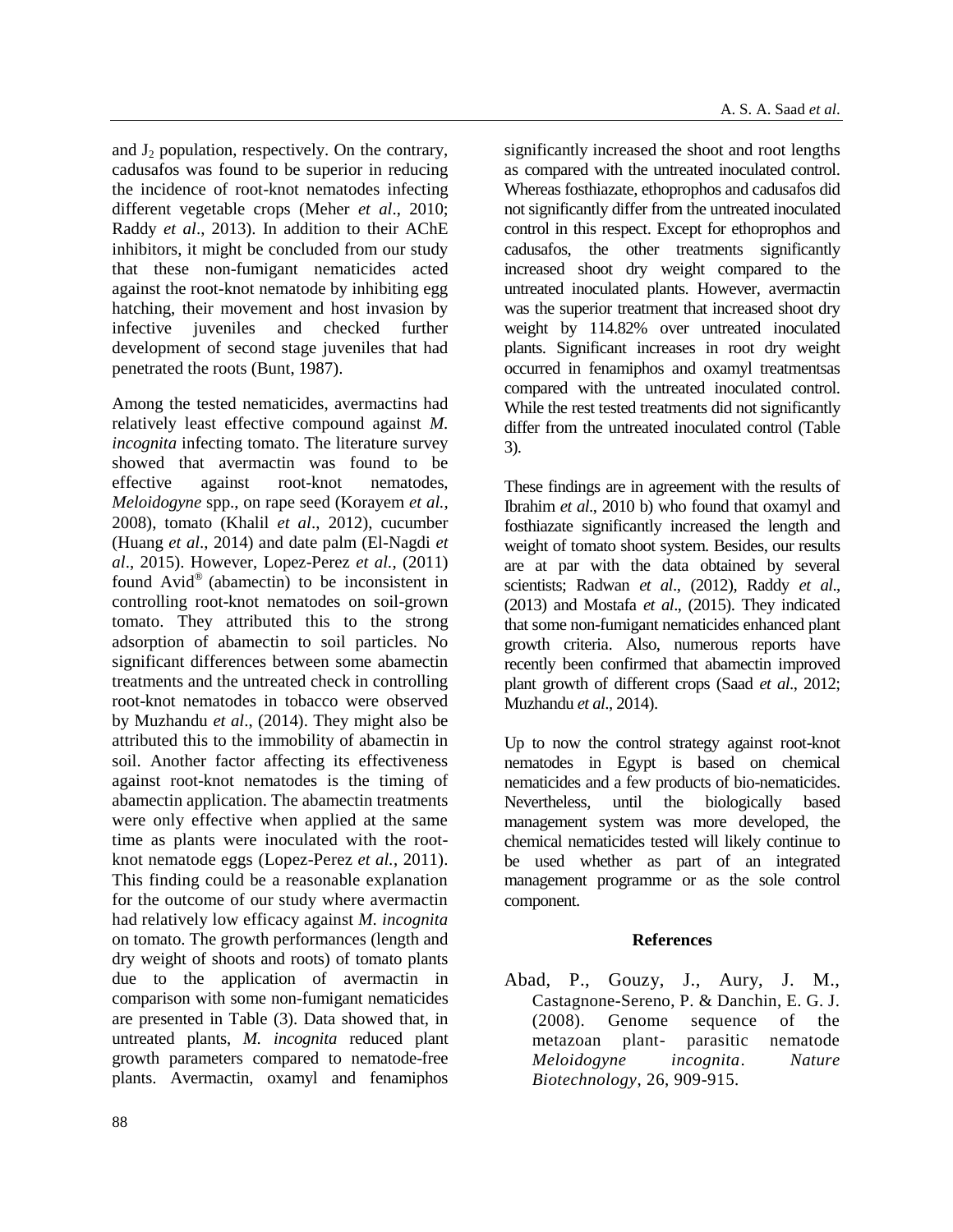| <b>Common name</b> | <b>Trade name</b>       | <b>Formulation</b> | <b>Rate of application</b> | <b>Dosage</b><br>$(g \text{ or } ml\text{/pot})$ |
|--------------------|-------------------------|--------------------|----------------------------|--------------------------------------------------|
| Avermactin         | Tervigo <sup>®</sup>    | 2% SC              | 2.5 L/ feddan              | 0.0025                                           |
| Fosthiazate        | Nemathorin <sup>®</sup> | $10\%$ G           | 12.5 Kg/ feddan            | 0.0125                                           |
| Oxamyl             | Vaydet <sup>®</sup>     | $10\%$ G           | 20 Kg/ feddan              | 0.02                                             |
| Fenamiphos         | Nemafose®               | 40% EC             | 3 L /feddan                | 0.003                                            |
| Ethoprophos        | Nemagold®               | $10\% \text{ G}$   | 30 Kg/ feddan              | 0.03                                             |
| Cadusafos          | $Rugby^@$               | $10\%$ G           | 24 Kg / feddan             | 0.024                                            |

|  |  | Table 1. List of commercial nematicides tested in the present study. |  |  |  |
|--|--|----------------------------------------------------------------------|--|--|--|
|  |  |                                                                      |  |  |  |

**Table 2. Effects of some non-fumigant nematicides and the biocide avermactin on** *Meloidogyne incognita* **infecting tomato in a pot experiment.**

| <b>Treatments</b> | Galls / root system |                          | Egg-masses / root<br>system |         | Eggs / egg-mass     |                          | $J_2/250g$ soil |                   |
|-------------------|---------------------|--------------------------|-----------------------------|---------|---------------------|--------------------------|-----------------|-------------------|
|                   | <b>Mean</b>         | $%$ Red                  | <b>Mean</b>                 | $%$ Red | <b>Mean</b>         | $%$ Red                  | <b>Mean</b>     | $%$ Red           |
| Untreated check   | 263.60a             | $\overline{\phantom{a}}$ | 167.40a                     | $-$     | 530.00 a            | $\overline{\phantom{m}}$ | 1180.0a         | $\qquad \qquad -$ |
| Avermactin        | 87.80 b             | 66.69                    | 56.40 <sub>b</sub>          | 66.31   | 443.40 b            | 16.34                    | 291.00c         | 75.34             |
| Fosthiazate       | 95.40 <sub>b</sub>  | 63.81                    | 54.40 b                     | 67.50   | 402.00 <sub>b</sub> | 24.15                    | 114.40 e        | 90.31             |
| Oxamyl            | $27.60$ de          | 89.53                    | $19.00 \text{ cd}$          | 88.65   | 195.19 de           | 63.17                    | 189.80 d        | 83.92             |
| Fenamiphos        | 21.80 e             | 91.73                    | 15.40 d                     | 90.80   | 215.82 d            | 59.28                    | 143.80 de       | 87.81             |
| Ethoprophos       | 44.20 d             | 83.23                    | 31.80c                      | 81.00   | $304.00 \text{ c}$  | 42.64                    | 284.40c         | 75.90             |
| Cadusafos         | 68.00c              | 74.20                    | 56.60 $b$                   | 66.19   | 168.20 e            | 68.26                    | 360.00 b        | 69.49             |
| L.S.D. $_{0.05}$  | 18.13               | --                       | 12.96                       |         | 46.11               |                          | 56.26           |                   |

Mean in each column followed by the same letter(s) did not significantly differ according to LSD ( $p = 0.05$ ).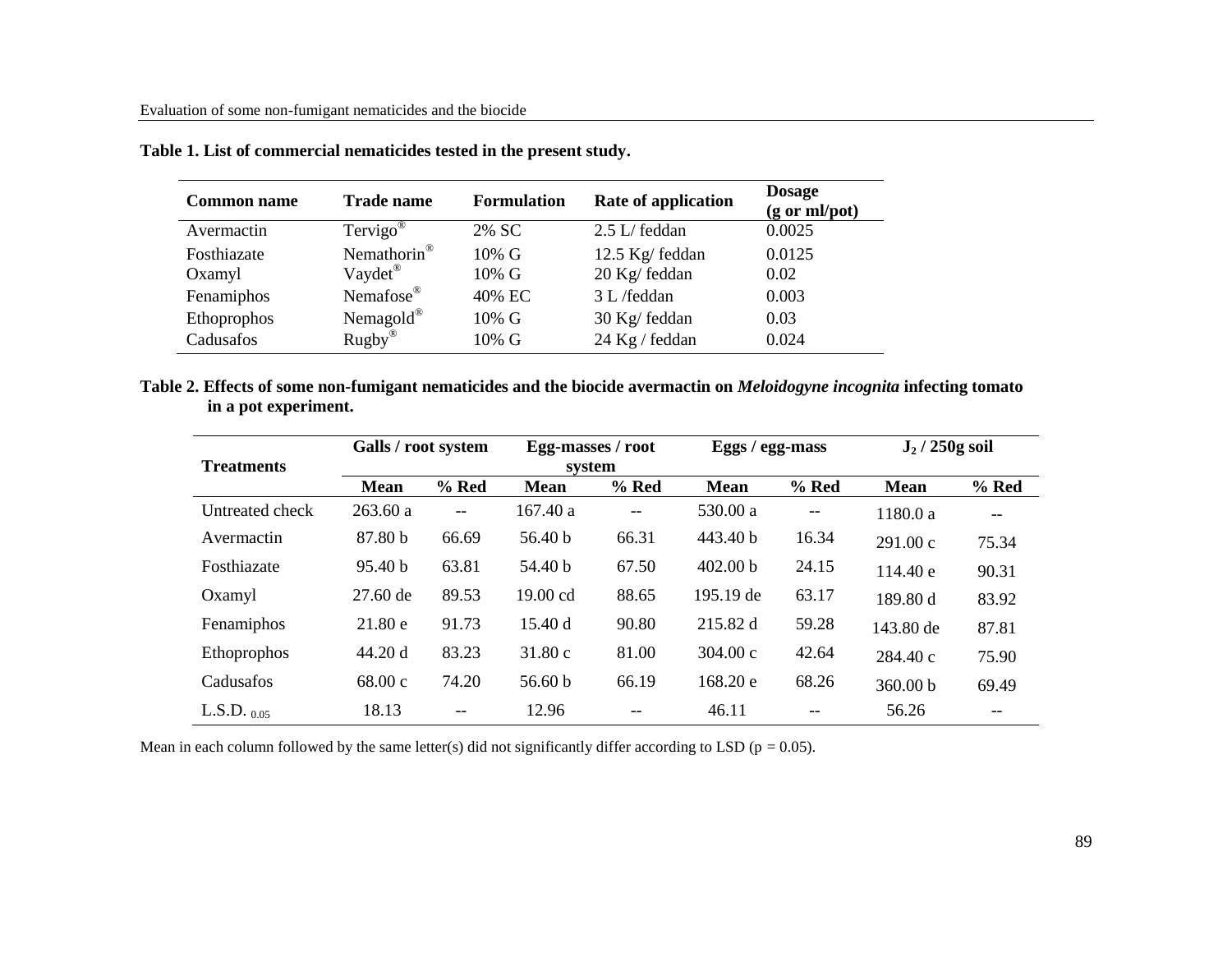|                   |             | <b>Growth indices</b>    |                   |                          |             |                   |                  |           |  |  |  |
|-------------------|-------------|--------------------------|-------------------|--------------------------|-------------|-------------------|------------------|-----------|--|--|--|
| <b>Treatments</b> |             | <b>Shoot system</b>      |                   |                          | Root system |                   |                  |           |  |  |  |
|                   |             | Length (cm)              | Dry weight $(g)$  |                          | Length (cm) |                   | Dry weight $(g)$ |           |  |  |  |
|                   | <b>Mean</b> | Increase*                | <b>Mean</b>       | Increase*                | <b>Mean</b> | Increase*         | <b>Mean</b>      | Increase* |  |  |  |
| Nematode          | $21.9$ abc  | 15.26                    | 1.02a             | 88.89                    | 21.30 abc   | 21.02             | $0.39$ ab        | 77.27     |  |  |  |
| Untreated         | 19.0c       | $\overline{\phantom{m}}$ | 0.54 <sub>b</sub> | $\overline{\phantom{a}}$ | 17.60d      | $\qquad \qquad -$ | $0.22$ cd        |           |  |  |  |
| Avermactin        | 23.8 ab     | 25.26                    | 1.16a             | 114.82                   | 23.70 a     | 34.66             | $0.31$ bcd       | 40.91     |  |  |  |
| Fosthiazate       | $22.4$ abc  | 17.89                    | 1.07a             | 98.15                    | 17.20d      | $-2.27$           | $0.31$ bcd       | 40.91     |  |  |  |
| Oxamyl            | 24.9 a      | 31.05                    | 1.03a             | 90.74                    | 22.30 ab    | 26.70             | $0.33$ abc       | 50.00     |  |  |  |
| Fenamiphos        | $23.6$ ab   | 24.21                    | 1.05a             | 94.44                    | 21.20 abc   | 20.45             | 0.43a            | 95.46     |  |  |  |
| Ethoprophos       | 20.8 bc     | 9.47                     | 0.73 <sub>b</sub> | 35.19                    | 18.80 cd    | 6.82              | $0.25$ cd        | 13.64     |  |  |  |
| Cadusafos         | $22.5$ abc  | 18.42                    | 0.68 <sub>b</sub> | 25.93                    | 19.20 bcd   | 9.09              | $0.29$ cd        | 31.82     |  |  |  |
| L.S.D. $_{0.05}$  | 3.71        | --                       | 0.20              |                          | 3.20        |                   | 0.10             |           |  |  |  |

**Table 3. Influence of some non-fumigant nematicides and the biocide avermactin on the growth parameters of tomato plants infected with** *Meloidogyne incognita* **in a pot experiment.**

Mean in each column followed by the same letter(s) did not significantly differ according to LSD ( $p = 0.05$ ).

\*= values are in percentage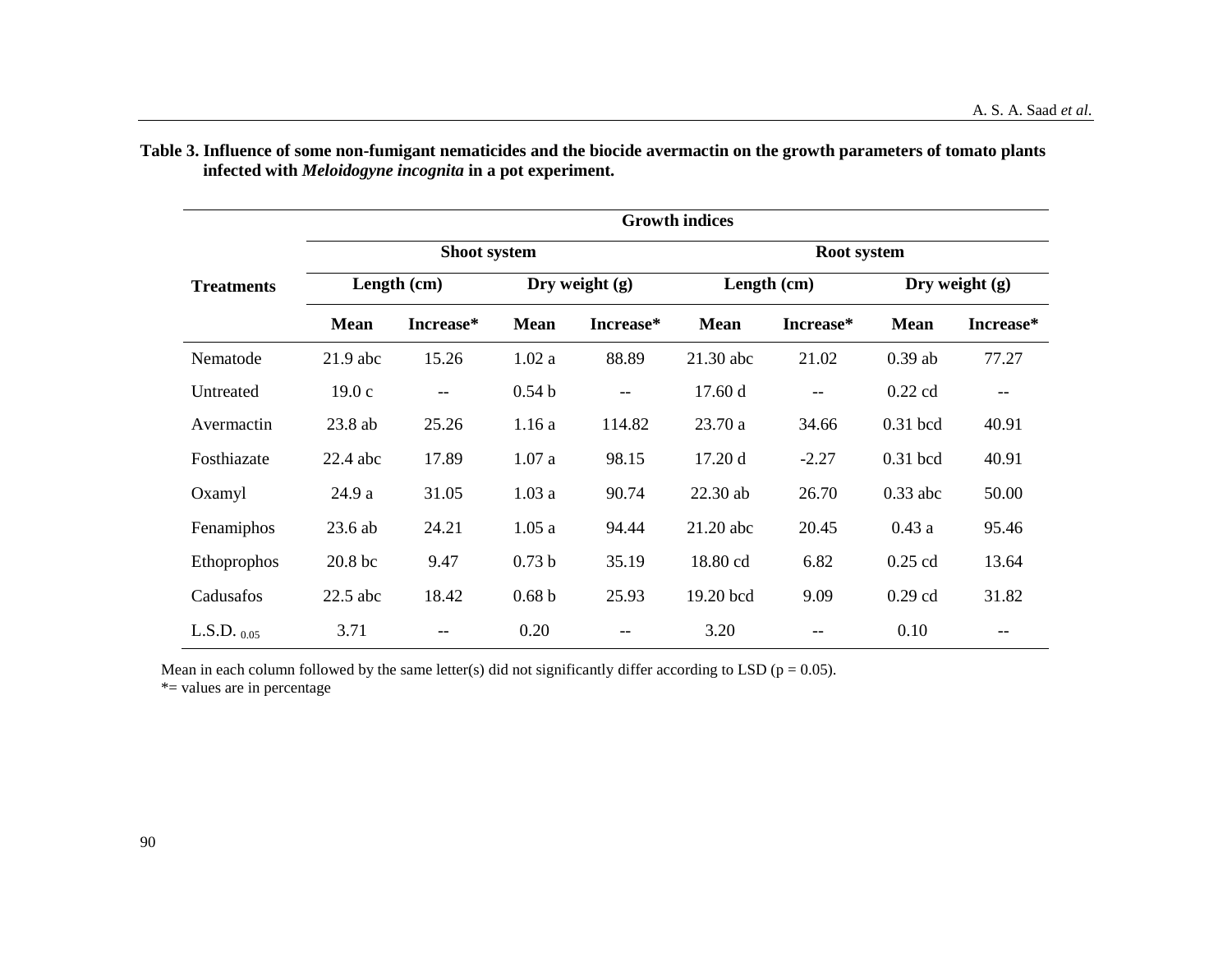- Acosta, N., Vicente, N., Abreu, E. & Medina-Gaud, S. (1987). Chemical control of *Meloidogyne incognita, Rotylenchulus reniformis* and *Anthonomus eugenii* in *Capsicum annuum* and *C. frutescens*. *Nematropica*, 17, 163-168.
- Ayoub, S. M. (1980). Plant Nematology. *An Agricultural Training Aid*. *Nema*. Aid Publications. Sacramento, California, USA, pp.195.
- Bunt, J. A. (1987). Mode of action of nematicides. In:. Veech J. A. & Dickson, D. W. (Eds.) *Vistas on Nematology*: a Commemoration of the  $25<sup>th</sup>$  anniversary of the Society of Nematologists, Inc. Hyattsiville, MD. pp. 461-468.
- CoStat Software, (1998). Microcomputer program analysis, CoHort software, Version 6.303, Monterey, CA, USA.
- El-Nagdi, W. M. A., Hafez, O. M. & Saleh, M. A. (2015). Impact of a biocide abamectin for controlling of plant parasitic nematodes, productivity and fruit quality of some date palm cultivars. *Sci. Agri.*, 11, 20-25.
- Faske, T. R. & Starr, J. L. (2007). Cotton root protection from plant-parasitic nematodes by abamectin-treated seed. *Journal of Nematology*, 39, 27-30.
- Giannakou, I. O., Karpouzas, D. G., Anastasiades, I., Tsiropoulos, N. G. & Georgiadou, A. (2005). Factors affecting the efficacy of non-fumigant nematicides for controlling root-knot nematodes. *Pest Management Sciences*, 61, 961-972.
- Haydock, P. P. J., Woods, S. R., Grove, I. G. & Hare, M. (2006). Chemical control of Nematodes. In: Perry, R. N. & Moens, M. (Eds.) *Plant Nematology*, CAB International, Wallingford, UK, pp, 392-410.
- Holbrook, C. C., Knauft, D. A. & Dikson, D. W. (1983). A technique for screening peanut for resistance to *Meloidogyne arenaria*. *Plant Disease*, 57, 957-958.
- Huang, W. K., Sun, J. H., Cui, J. K., Wang, G. F., Kong, L. A., Peng, H., Chen, S. L. & Peng, D. L. (2014). Efficacy evaluation of fungus *Syncephalastrum racemosum* and nematicide avermectin against the root-knot

nematode *Meloidogyne incognita* on cucumber. PLoS one, 9 (2), e89717. doi: 10.1371/journal.pone.0089717.

- Hussey, R. S. & Barker, K. R. (1973). A comparison of methods of collecting inocula on *Meloidogyne* spp., including a new technique. *Plant Disease Reporter*, 57, 1025-1028.
- Ibrahim, I. K. A., Mokbel, A. A. & Handoo, Z. A. (2010 a). Current status of phytoparasitic nematodes and their host plants in Egypt. *Nematropica*, 40, 239-262.
- Ibrahim, H. S., Saad, A. S. A., Massoud, M. A. & Khalil, M. S. H. (2010 b). Evaluation of certain agrochemicals and biological agents against *Meloidogyne incognita* on tomatoes. *Alexandria Science Exchange Journal*, 31, 10-17.
- Khalil, M. S. H., Allam, A. F. G. & Barakat, A. S. T. (2012). Nematicidal activity of some biopesticide agents and microorganisms against root-knot nematode on tomato plants under greenhouse conditions. *Journal of Plant Protection Research*, 52, 47-52.
- Kimenju, J. W., Wachira, P. M., Lang'at, J. K., Otieno, W. & Mutua, G. K. (2014). Evaluation of selected methods in the control of plant parasitic nematodes infecting carnation. *Journal of Agriculture Science*, 6, 31-38.
- Korayem, A. M., Mahmoud, M. A. Y. & Moawad, M. M. M. (2008). Effect of chitin and abamectin on *Meloidogyne incognita*  infesting rape seed. *Journal of Plant Protection Research*, 48, 365-370.
- Lopez-Perez, J. A., Edwards S. & Ploeg, A. (2011). Control of root-knot nematodes on tomato in stone wool substrate with biological nematicides. *Journal of Nematology*, 43, 110-117.
- Martin, R. J., Robertson, A. P. & Wolstenholme, A. J. (2002). *Mode of action of the macrocyclic lactones.* In: Vercruysse, J. & Rew, R. S. (Eds.) *Macrocyclic lactones in antiparasitic therapy*. United Kingdom, Wallingford, pp. 125.
- Meher, H. C., Gajbhiya, V. T., Singh, G., Kamara, A. & Chawla, G. (2010).